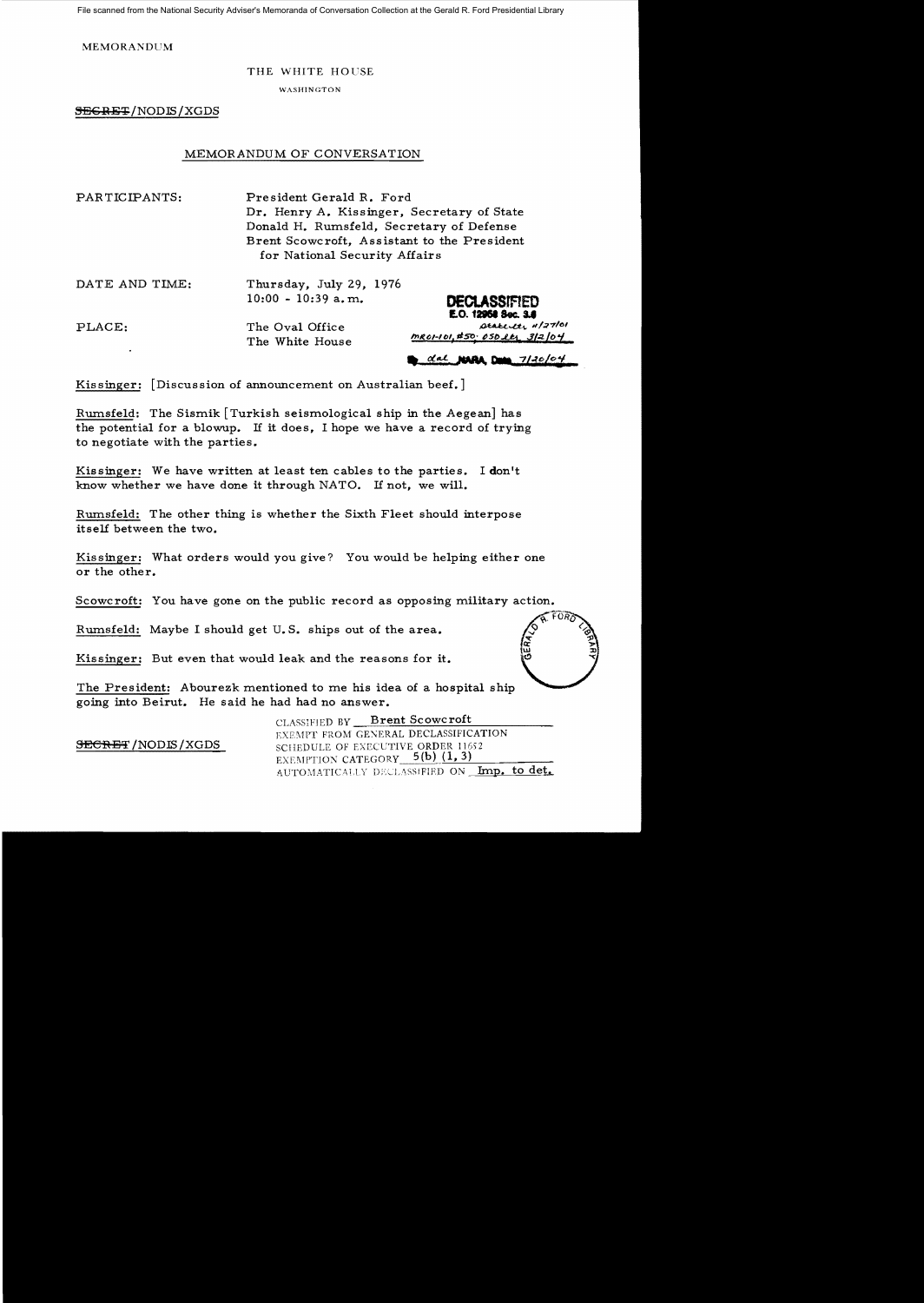## SEGRET /NODIS / XGDS 2

[Discussion of why it wouldn't work.]

Scowcroft: I will make sure he gets an answer.

Kissinger: John Norton Moore is making public blasts at you. He says we have ignored the Law of the Sea negotiation.

[Described the Moore/Learson problem, etc.]

[Described the deep seabed issue -- setting aside mining tracts, the problem of depressing commodity prices.  $\, ]$ 

There are important security interests in the economic zone: scientific research -- as a cover for defense matters like SOS US.

The thing to remember is we can't just bull our way through on this. We have to balance the various interests and the 150 nations.

[Discussion of Learson's lack of competence.]



## SECRET/NODIS/XGDS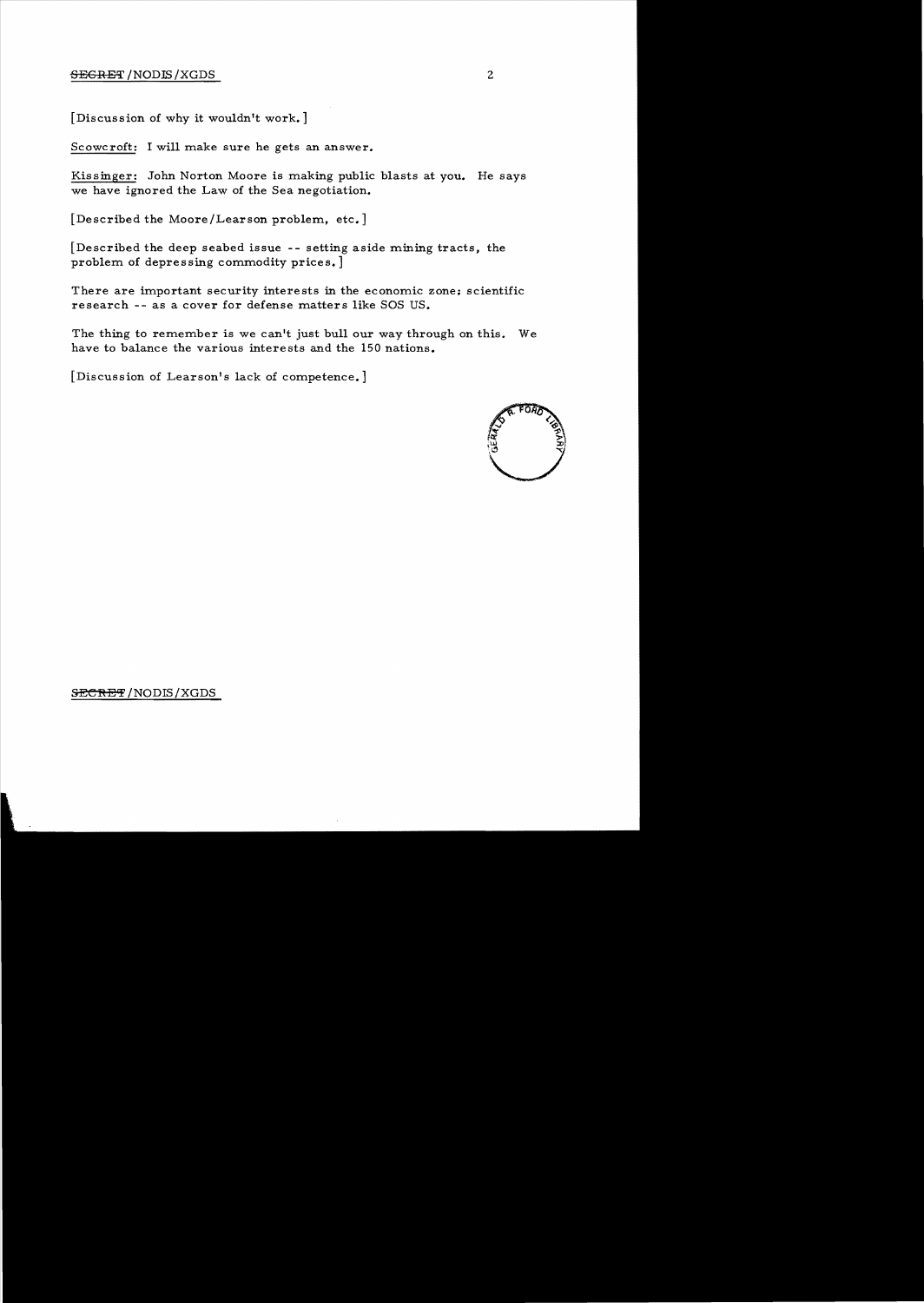- Juidraman - ment M?<br>- Quidrair plus - mo or announce an hong Host shing  $P/K/R$ 29 July 75 K (Discrima de commandant en Anstralien  $l$ wy) l 7 th Lionnik hus petteutrel par blemong. L'import vole partire. K we have vaither at bust co entre to partie unt, en evill R The other thing is orbother a 6th FCT showed interprete talk vet. cz K cent aux croichyon qu'il pour mois le halping wither one of cother S Jan hour <del>le</del> gouern publie mars es exposit milation R Moyers 2 should pt 08 strippart de arce there en P Chariseph montenal 6 me his idea <u> 100 orann.</u> (Dieussian farly it condit cook) R John horton Morris bushing petitie blusts at your Trups at your<br>(Descript day realed resson - sultary red)<br>(Descript day realed resson - sultary read)<br>ming tracts, part of depressing candity pricer.) Cote

**DECLASSIFIED** UEULASSIFIED<br>AUTHORITY <u>for me 01-101#50; 050 lts</u> 3/2/04  $BY$   $M_1$  NLF, DATE  $1/28/104$ 

 $\sqrt{\hat{}}$